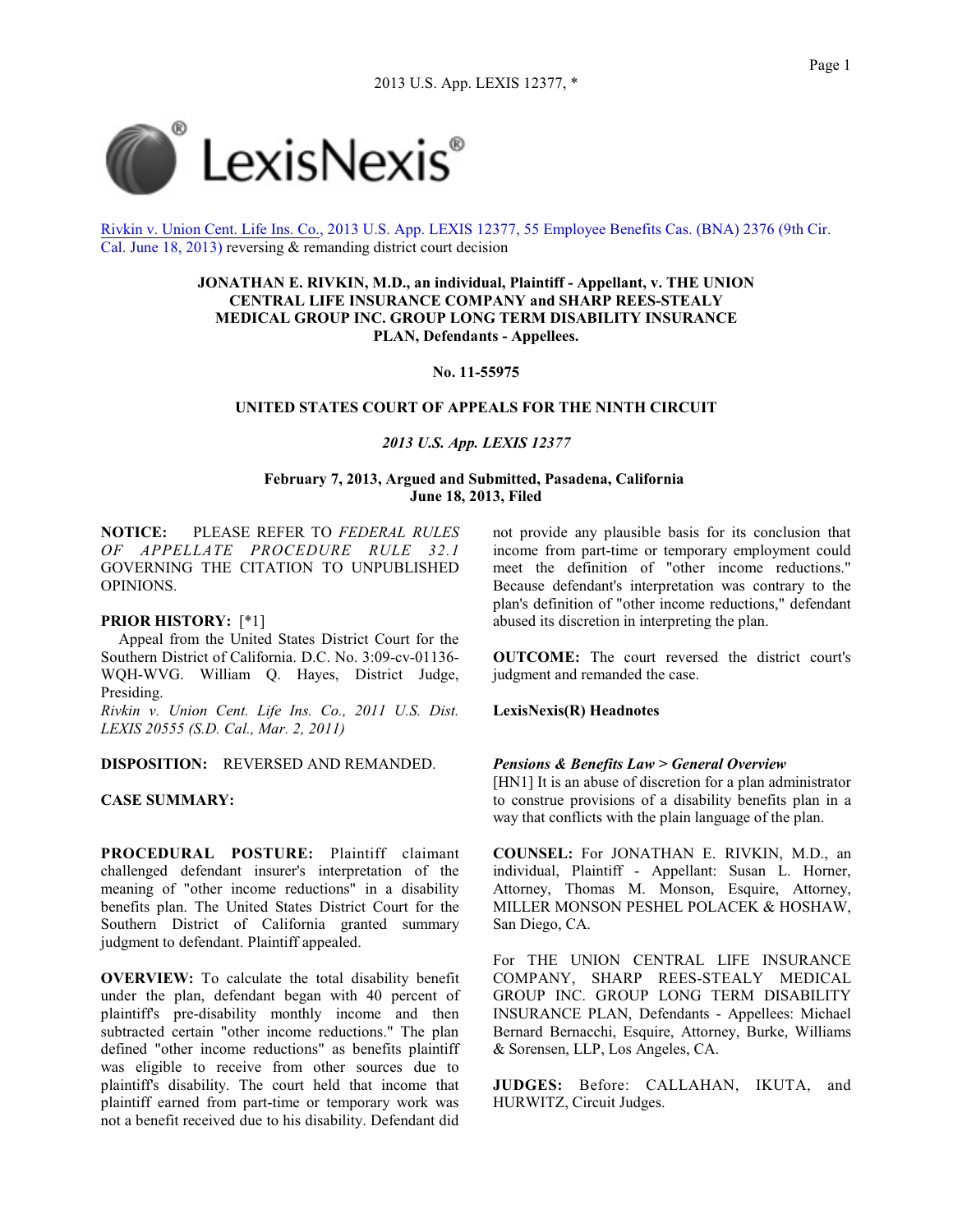## **OPINION**

# MEMORANDUM\*

This disposition is not appropriate for publication and is not precedent except as provided by *9th Cir. R. 36-3*.

Before: CALLAHAN, IKUTA, and HURWITZ, Circuit Judges.

Dr. Jonathan Rivkin appeals the district court's grant of summary judgment in favor of The Union Central Life Insurance Company. We review de novo, *Abatie v. Alta Health & Life Ins. Co., 458 F.3d 955, 962 (9th Cir. 2006)* (en banc), and reverse.

Union Central's plan pays two kinds of benefits relevant to this case: a "Total Disability Benefit" and a "Residual [\*2] Disability Benefit." When Rivkin's monthly income does not exceed 20 percent of his predisability monthly income, he receives the Total Disability Benefit.<sup>1</sup> By contrast, when Rivkin's monthly income does exceed this 20 percent threshold, he receives the Residual Disability Benefit.<sup>2</sup> To calculate the Residual Disability Benefit, the administrator must first calculate Rivkin's Total Disability Benefit and must then subtract half of Rivkin's monthly income.<sup>3</sup> To calculate the Total Disability Benefit, the administrator begins with 40 percent of Rivkin's pre-disability monthly income and then subtracts certain "Other Income Reductions" that are defined by the plan. <sup>4</sup> The plan defines "Other Income Reductions" as follows:

> **What Are The Other Income Reductions?** Other Income Reductions are benefits You are eligible to receive from other sources due to Your Disability. If You receive benefits from any of the other sources listed below, they will be used to reduce Your Monthly Benefit.

Consistent with this definition, the plan enumerates nine such reductions, including unemployment benefits, Social Security benefits, disability benefits received from an automobile policy, and damages intended to [\*3] compensate for lost earnings. The list also includes (as No. 8) "Income from any work for pay or profit not considered . . . Residual Disability or Rehabilitative Employment."

1 The plan states:

You will be paid a Total Disability benefit if You: 1. become Totally Disabled while insured under this Plan;

2. are Disabled throughout the Elimination Period and remain Disabled beyond the Elimination Period;

3. are under the care of a Physician who is providing treatment for the Injury or Sickness causing the Disability;

4. submit Proof of Disability satisfactory to Us; and

5. are employed, Your Current Monthly Earnings are less than or equal to 20% of Your Average Monthly Earnings.

There is no dispute that Rivkin meets the definition of "Totally Disabled" and otherwise qualifies for a Total Disability Benefit. 2 The plan states:

> If You are Residually Disabled and have Current Monthly Earnings in excess of 20% of Your Average Monthly Earnings, You will be paid a Residual Disability Benefit if You meet the following qualifications:

> 1. You satisfy the Elimination Period with the required number of days of Total Disability and/or Residual Disability and become entitled to receive LTD benefits under this [\*4] Plan;

> 2. You submit satisfactory Proof of Disability to Us that You are Residually Disabled as defined in this Plan; and,

3. You are earning less than 80% of Your Average Monthly Earnings.

3 The plan provides:

We will calculate Your Monthly Benefit using the 50% Offset of Earnings method. To determine Your benefit, calculate Your Total Disability Benefit . . . . From the Total Disability amount determined, subtract 50% of Your Current Monthly Earnings. The amount remaining is Your Monthly Benefit.